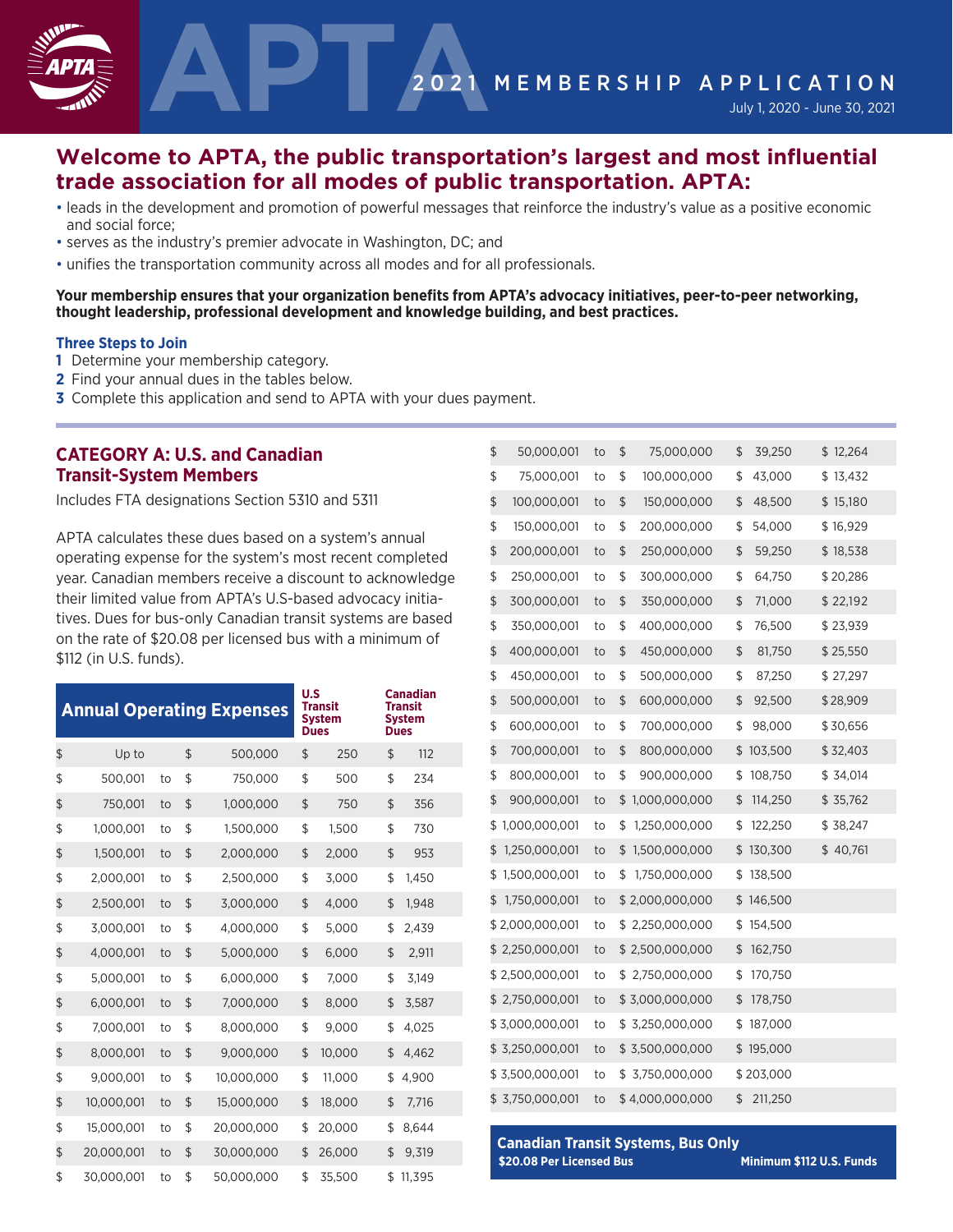#### **Definition**

Operating expenses, including paratransit, include all costs and expenses paid or accrued in operating, maintaining, and/ or managing or supervising transit operations, excluding any provision of payment for depreciation or replacement reserves or funds. Excluded are interest and principal payments or accruals on any form of debt assumed or incurred in the acquisition, construction, extension, improvement, modification or replacement of any transit system equipment or appurtenances thereto, and federal, state, or local income taxes paid or accrued on any and all transit operations. Transit agencies are persons, firms, or corporations, trustees or receivers, municipal or other government agencies operating any form of organized public transit system within the boundaries of the U.S. and its territories and possessions, Canada, Mexico, and the Commonwealth of Puerto Rico.

## **CATEGORY B: Transit Management Companies (TMCs)**

TMCs that operate one to five transit systems pay a base rate of \$1,210. TMCs that operate more than five systems pay an additional \$103 per system. TMCs that also conduct consulting activities pay additional dues based on the Business Member schedule for this revenue.

#### **Definition**

APTA defines a TMC as a for-profit entity that provides professional management services to public transit systems within the same boundaries as a U.S. or Canadian system, provided the TMC shall not take the place of the public transit system membership.

### **CATEGORY C: Business Members**

Business members pay dues based on the annual gross transit sales or billings in North America for their most recent completed year. This includes all goods and services, both direct and indirect, produced in or bound for North America. (APTA provides discounted rates for Disadvantaged Business Enterprises, Woman-Owned Business Enterprises, and Minority Business Enterprises. See details on the next page.)

#### **Definition**

APTA defines business members as manufacturers/ suppliers, consulting companies, contractors, and other entities that supply goods and services to the public transportation industry, provide professional consultation services, or engage in the construction of transit facilities. Gross sales are defined as the total dollar sales in the public transportation industry—not gross sales associated with a company's other activities.

### **Business Members Dues Schedule**

| <b>Annual Gross Transit Sales/Billings</b><br><b>Dues</b> |    |    |                 |              |  |  |
|-----------------------------------------------------------|----|----|-----------------|--------------|--|--|
| \$<br>Up to                                               |    | \$ | 100,000         | \$<br>1,300  |  |  |
| \$<br>100,001                                             | to | \$ | 500,000         | \$<br>2,700  |  |  |
| \$<br>500,001                                             | to | \$ | 1,000,000       | \$<br>5,575  |  |  |
| \$<br>1,000,001                                           | to | \$ | 2,500,000       | \$<br>6,873  |  |  |
| \$<br>2,500,001                                           | to | \$ | 4,000,000       | \$<br>8,572  |  |  |
| \$<br>4,000,001                                           | to | \$ | 6,000,000       | 11,159<br>\$ |  |  |
| \$<br>6,000,001                                           | to | \$ | 10,000,000      | \$14,548     |  |  |
| \$<br>10,000,001                                          | to | \$ | 15,000,000      | 18,057<br>\$ |  |  |
| \$<br>15,000,001                                          | to | \$ | 20,000,000      | \$20,789     |  |  |
| \$<br>20,000,001                                          | to | \$ | 25,000,000      | \$<br>25,197 |  |  |
| \$<br>25,000,001                                          | to | \$ | 30,000,000      | \$ 27,930    |  |  |
| \$<br>30,000,001                                          | to | \$ | 35,000,000      | \$30,655     |  |  |
| \$<br>35,000,001                                          | to | \$ | 40,000,000      | \$35,073     |  |  |
| \$<br>40,000,001                                          | to | \$ | 45,000,000      | \$37,805     |  |  |
| \$<br>45,000,001                                          | to | \$ | 50,000,000      | \$40,528     |  |  |
| \$<br>50,000,001                                          | to | \$ | 60,000,000      | \$45,988     |  |  |
| \$<br>60,000,001                                          | to | \$ | 70,000,000      | \$46,907     |  |  |
| \$<br>70,000,001                                          | to | \$ | 80,000,000      | \$47,846     |  |  |
| \$<br>80,000,001                                          | to | \$ | 90,000,000      | \$48,803     |  |  |
| \$<br>90,000,001                                          | to | \$ | 100,000,000     | \$49,779     |  |  |
| \$<br>100,000,001                                         | to | \$ | 120,000,000     | \$50,774     |  |  |
| \$<br>120,000,001                                         | to | \$ | 140,000,000     | \$ 51,790    |  |  |
| \$<br>140,000,001                                         | to | \$ | 160,000,000     | \$52,825     |  |  |
| \$<br>160,000,001                                         | to | \$ | 180,000,000     | \$53,882     |  |  |
| \$<br>180,000,001                                         | to | \$ | 200,000,000     | \$54,960     |  |  |
| \$<br>200,000,001                                         | to | \$ | 300,000,000     | \$ 56,059    |  |  |
| \$<br>300,000,001                                         | to | \$ | 400,000,000     | \$57,180     |  |  |
| \$<br>400,000,001                                         | to | \$ | 500,000,000     | \$58,324     |  |  |
| \$<br>500,000,001                                         | to | \$ | 750,000,000     | \$59,490     |  |  |
| \$<br>750,000,001                                         | to | \$ | 1,000,000,000   | \$60,680     |  |  |
| \$<br>1,000,000,001                                       | to | \$ | 1,250,000,000   | \$ 61,590    |  |  |
| \$<br>1,250,000,001                                       | to | \$ | 1,500,000,000   | \$62,514     |  |  |
| \$<br>1,500,000,001                                       | to | \$ | 1,750,000,000   | \$ 63,452    |  |  |
| \$<br>1,750,000,001                                       | to |    | \$2,000,000,000 | \$64,403     |  |  |
| \$2,000,000,001                                           |    |    | and up          | \$65,369     |  |  |

# **Questions?**

Please contact APTA's Membership Department at 202-496-4822/496-4837 or membership@apta.com for assistance.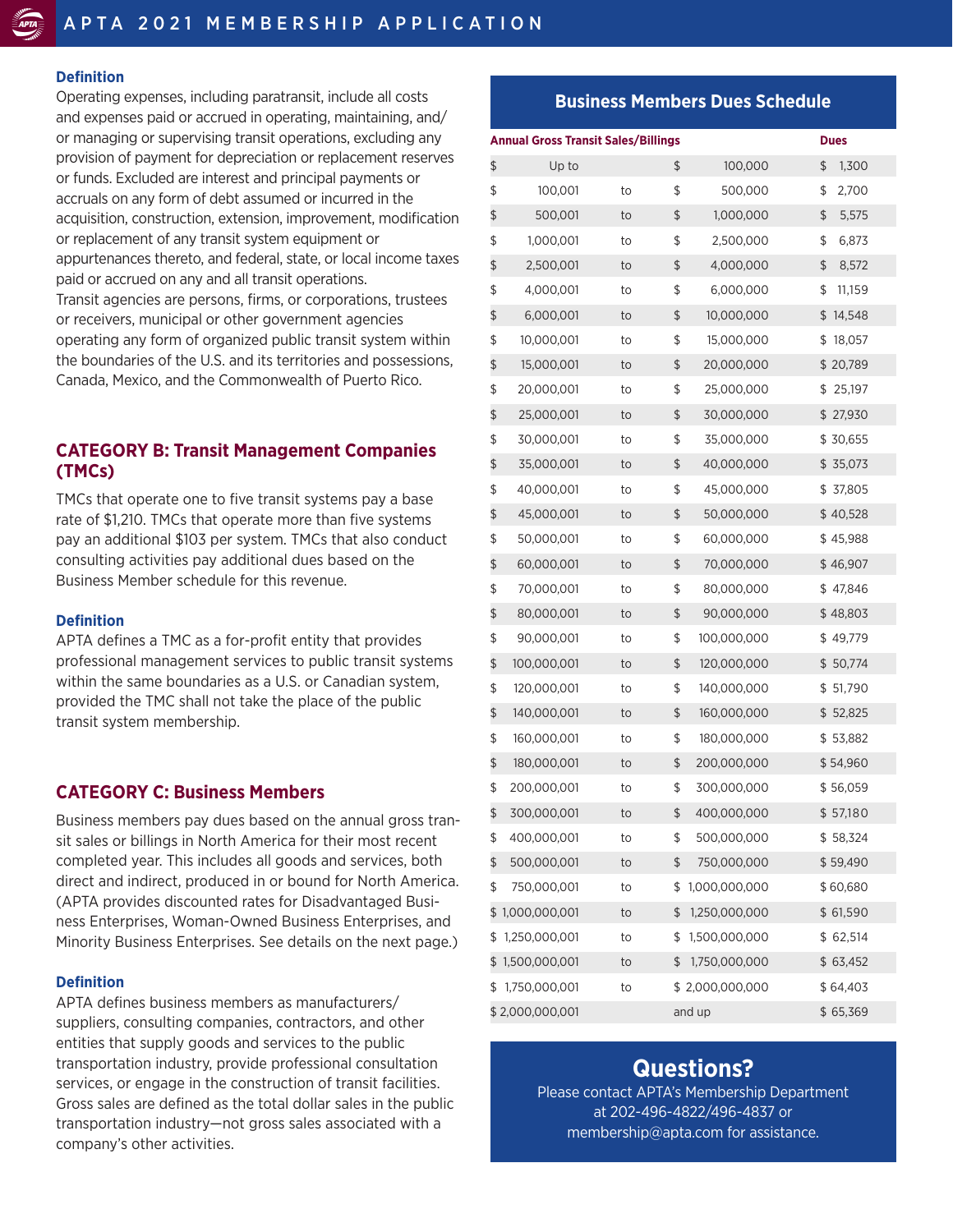#### **Disadvantaged Business Enterprises (DBE)**

APTA discounts dues for certified DBEs to acknowledge the rigorous DBE certification process and support and recognize the value of these organizations to the public transportation industry. To quality for this discount, APTA requires organizations to certify their DBE status by providing annual proof of their certification during the dues renewal cycle.

#### **DBEs reporting annual gross transit sales of \$500,000 or less:**

| Years One to Three of APTA Membership | \$600   |
|---------------------------------------|---------|
| Years Four-Plus of APTA Membership    | \$1,200 |

#### **DBEs reporting annual gross transit sales between \$500,001-\$2.5 million:**

Dues calculated at 75 percent of business member dues

#### **DBEs reporting annual gross transit sales greater than \$2.5 million:**

Dues calculated at 100 percent of business member dues

#### **Woman-Owned Business Enterprises (WBE), Minority Business Enterprises (MBE)**

APTA also discounts dues for these members based on their annual transit sales. To quality for this discount, APTA requires organizations to certify their status by providing annual proof of their certification during the dues renewal cycle.

#### **WBEs, MBEs reporting annual gross transit sales of \$2.5 million or less:**

Dues calculated at 75 percent of business member dues

### **WBEs, MBEs reporting annual gross transit sales greater than \$2.5 million:**

Dues calculated at 100 percent of business member dues

# **CATEGORY D: Government Agencies**

APTA bases these dues on the population of the area the organization serves. In the case of state departments of transportation, the population of the service area equals the population of the state.

| <b>Population</b>      | <b>Dues</b> |
|------------------------|-------------|
| Fewer than 1,000,000   | \$1,084     |
| 1,000,001-3,500,000    | \$1,425     |
| 3,500,001-6,000,000    | \$2,791     |
| 6,000,001-10,000,000   | \$4,343     |
| 10,000,001 and greater | \$5,772     |

#### **Definition**

These organizations include state departments of transportation that do not operate transit services, metropolitan planning organizations, and local or regional levels of government that plan and/or develop public transit systems. State department of transportation members that operate transit systems pay dues based on the Transit System Dues Schedule.

# **CATEGORY E: Affiliates**

These dues are based on a range of flat fees for specific types of organizations.

#### **\$615**

Associated Railroads High Speed Rail Authorities International Transit Systems and Authorities New Transit Enterprises State Transit Associations Transportation Management Associations Universities and Research Institutes Vanpool/Carpool Providers

#### **\$657**

D.C. Based Legislative Representatives Land Developers Publications Single Professional Consultants

#### **\$1,000**

Public Interest Groups

#### **\$2,500**

Labor Unions (small)

#### **\$5,000** Labor Unions (large)

# **Definition**

This membership category features diverse organizations that serve the public transportation industry.

# **CATEGORY F: Retirees**

Dues are based on a flat fee of \$112.

### **Definition**

Retirees are those persons who have retired from public transit systems or related businesses who wish to maintain their contacts with the public transportation industry. Individuals who are involved in or seek fee-based consulting activity are not eligible for membership in this category.

**For more information about member benefits visit www.apta.com**